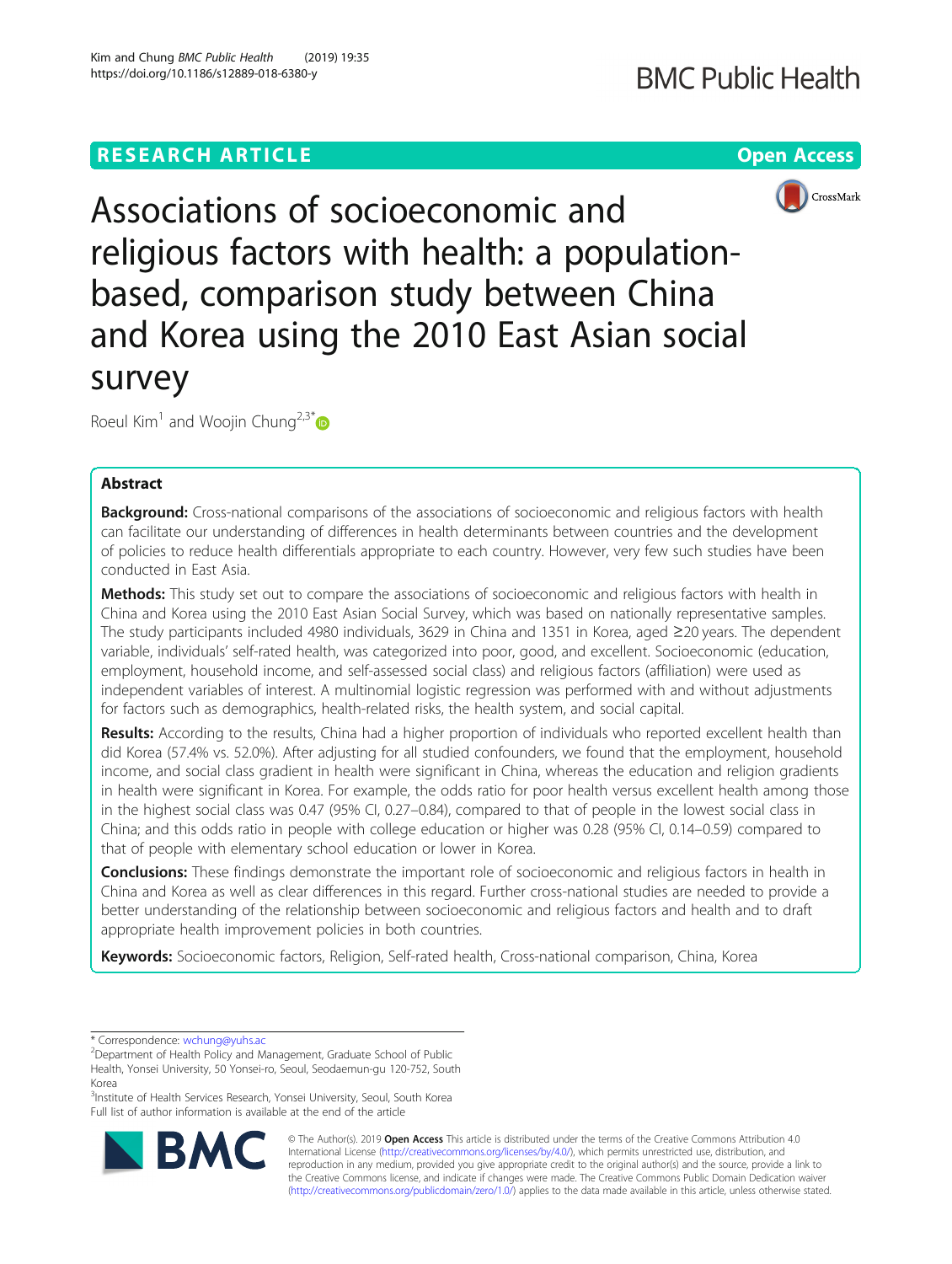## Background

A large body of research has shown that socioeconomic factors have a significant impact on health within countries  $[1-3]$  $[1-3]$  $[1-3]$ . The pattern of health differentials within countries can be shaped by national health promotion policies, social security systems, delivery of healthcare services, and economic and political environments [\[4](#page-9-0), [5](#page-9-0)]. Therefore, a comparative analysis of the association between socioeconomic factors and health in countries with different historical and economic backgrounds may provide useful evidence for addressing health differentials [\[5](#page-9-0), [6](#page-9-0)].

Many previous studies have compared the association between socioeconomic factors and health among Western countries [\[5](#page-9-0)–[10\]](#page-9-0). These studies have shown that such associations vary in strength across countries. Using data from the Collaborative Research on Ageing in Europe (COURAGE) survey conducted in Finland, Poland, and Spain, Freeman et al. [\[10\]](#page-9-0) found a significant association between depression and socioeconomic status in all countries. Socioeconomic status was computed using the combined scores of the total number of years of education and the quintiles of the country-specific income level of the household. After adjusting for confounders, the odds of depression decreased significantly for every unit increase in the SES index for Finland, Poland, and Spain. Additionally, higher education significantly decreased the odds of depression in each country, but income did not [[10\]](#page-9-0).

However, very few studies have compared the association between socioeconomic factors and health in East Asian countries [\[11](#page-9-0)–[14](#page-10-0)]. Among these, Hanibuchi et al. [[11](#page-9-0)] explored the relationship between socioeconomic status and health in China, Japan, Korea, and Taiwan. However, their study had the notable limitation of relying on the 2006 East Asian Social Survey, which lacked information on disease status and health-related behaviors and therefore allowed only one control variable (age) in the analysis. Moreover, using cross-sectional surveys conducted in 2003, Nomura et al. [[13](#page-10-0)] investigated the effects of socio-demographic factors on health in Korea and Taiwan. However, the sampling methods used in the two countries differed, thus preventing cross-country comparisons of the results. In addition, their research focused on the effects of social capital and demographic factors on health, rather than the effects of a broad range of socioeconomic factors.

Meanwhile, previous studies have demonstrated the protective effect of religion on the health status of individuals in Western countries [\[15](#page-10-0)–[17\]](#page-10-0). Nicholson et al. [[15\]](#page-10-0) considered whether attendance at religious services was associated with better self-rated health in a range of European countries and reported an association between less frequent attendance of religious services and poor health in Europe, although they emphasized the importance of taking individual and contextual factors into account. However, the association between religion and health in Asian countries may be different from that in Western countries. For example, in China, religion is unpopular and church attendance is not common [[18](#page-10-0)]. China has a population of about 1.3 billion, but only roughly 100 million of them (approximately 7.7%) are claimed to adhere to Buddhism, Taoism, Islam, Catholicism, or Protestant Christianity to at least some extent [[19](#page-10-0)]. When the proportion of religious people is as low as in China, there are not enough religious people proportionately in the population to reflect the impact of religion on unhealthy behaviors [[20](#page-10-0)]. Nevertheless, very few cross-national studies have examined the effect of religion on health in East Asian countries.

The aim of this study is to compare the associations of socioeconomic and religious factors with self-rated health in China and the Republic of Korea (hereafter, Korea). In our study, socioeconomic determinants were assessed based on education levels, employment, household income, and social class. Cross-national comparative research on health outcomes between China and Korea is of particular interest. China and Korea share many similarities in terms of Confucian culture, family structure, lifestyle, and geographical location [[21](#page-10-0)], but the two countries also differ in important ways, namely, government structures, income distribution, social security systems, the delivery of healthcare services, social inequality, and religion [\[14\]](#page-10-0). Meanwhile, cross-national comparative research on health has not always been possible because of a lack of comparable data. To overcome these problems, we analyzed a dataset from the 2010 East Asian Social Survey (EASS), a cross-national survey consisting of nationally representative samples from China and Korea. To the best of our knowledge, no research to date has explicitly compared the associations between socioeconomic and religious factors and health in China and Korea.

## **Methods**

## Data source and study sample

The data used in this study were obtained from the 2010 EASS, which is an East Asian version of the European Social Survey. The EASS has been viewed as unique, a result of substantial efforts by East Asian countries to establish an internationally comparable database on social issues. The EASS was conducted on the basis of a vigorously controlled study protocol, including standard procedures for translating the measures into different languages and for collecting and controlling the data, thus enabling direct cross-national comparisons in a coordinated research setting. In the EASS, China and Korea shared a common module in a General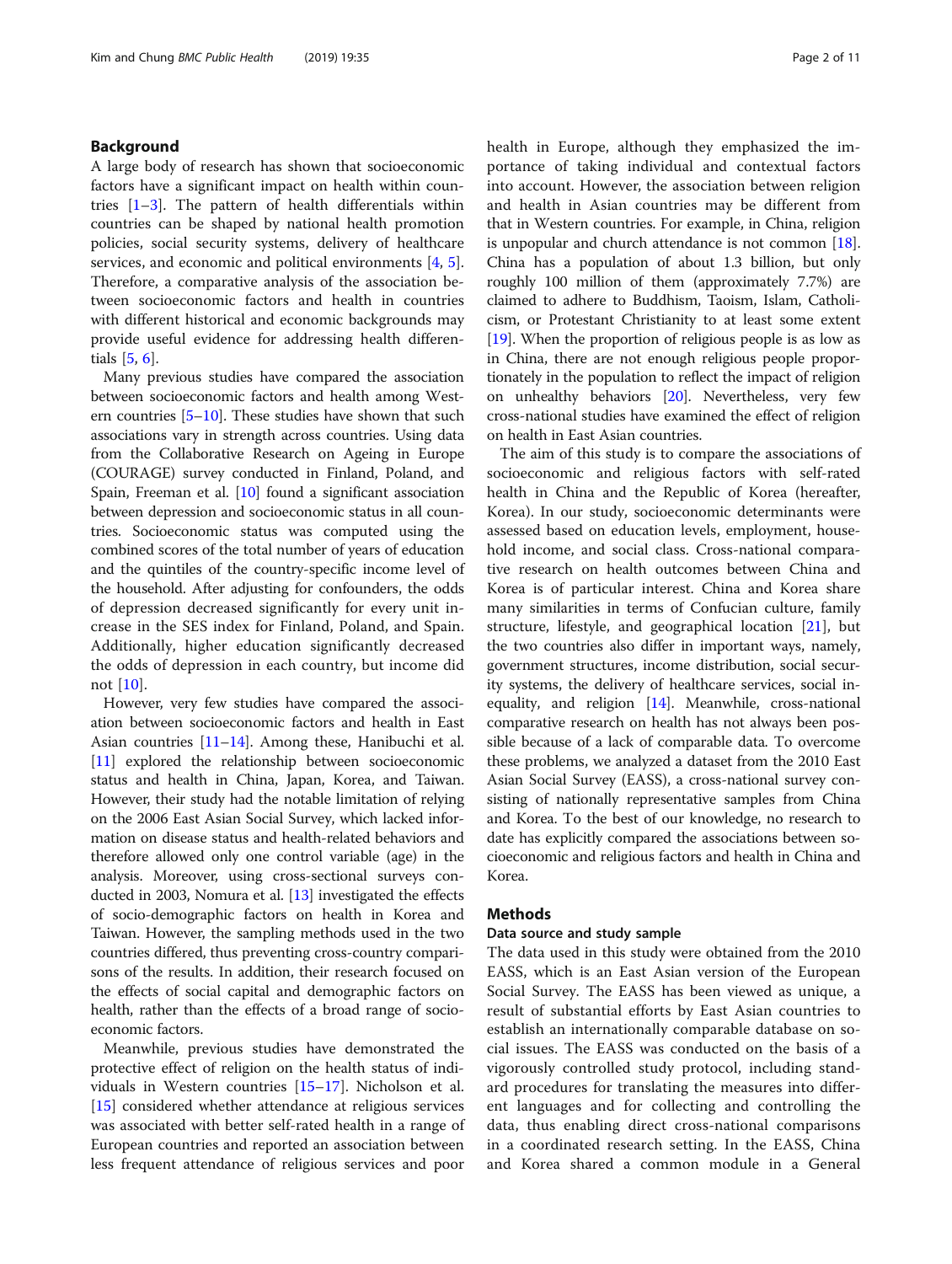In particular, the 2010 EASS included a health module concerning health status (self-rated health, chronic disease, etc.), health-related behaviors (smoking, drinking, exercise, etc.), caregiving and receiving care, health and social security insurance, social support and trust, epidemiology, family care need and care management, and so forth. The survey was administered face-to-face at respondents' homes by trained interviewers from June to December, 2010. Valid response rates of 73.0 and 63.0% were obtained for China and Korea, respectively. Participants' ages ranged from 18 to 98 years. The survey methodology has been described in an online report [\(http://www.eassda.org/](http://www.eassda.org)).

Of the 5327 individuals aged ≥20 years, we excluded 347 (6.5%) due to missing values; however, we found no significant differences between the datasets before and after the exclusion ( $p < 0.827$  for gender;  $p < 0.867$  for age). Finally, we analyzed data from 4980 individuals, 3629 of whom were in China and 1351 in Korea.

The EASS data archive provides publicly available data from anonymous respondents. Verbal informed consent was obtained from all participants due to the limited time for survey interviews, and waivers of written consent were authorized by an ethics committee. Ethical approval for this study was granted by the institutional review board of the Graduate School of Public Health, Yonsei University, Seoul, Korea.

## Measures and variables

The dependent variable was individuals' self-rated health. Respondents were prompted to answer the question, "How would you rate your health?" on a 5-point scale (excellent, very good, good, fair, and poor). The responses were grouped into the following three categories because of the sparseness of observations in each category: "poor" ("poor" or "fair"), "good" ("good"), and "excellent" ("very good" or "excellent").

The independent variables of interest included socioeconomic factors (education, employment, household income, and self-assessed social class) and religious affiliation. Respondents' education levels were classified into the following four categories: elementary school/ lower (no formal qualification or elementary school), junior high school, senior high school, and college/higher (junior college, university, or graduate school completed). The highest education level reported by each individual was used as the indicator of education. Employment status was dichotomized into "employed" and "not employed" (having no current work income). Household income, which was a continuous variable, was divided by the square root of household size in order to adjust for household size [[22](#page-10-0)], and categorized into income quartiles. To prevent any risk of bias, we included the 12.9% of respondents who did not report household income in the "missing income" category. Considering self-assessed social class, the following question was posed in the survey: "In our society, there are groups that tend to be toward the top and groups that tend to be toward the bottom. Below is a scale that runs from bottom to top. Where would you put yourself on this scale?" Available choices were on a 10-point scale from 1 (lowest) to 10 (highest). We converted the 10-point scale into a 5-point scale and merged the two highest categories because of the sparsity of cases in these groups. As a result, we obtained the following four categories of the variable of self-assessed social class: lowest, low, high, and highest. Individuals were also categorized on the basis of religious affiliation, namely, Christian, Buddhist, and others (Islam, Hinduism, atheism, agnosticism, and other religions). The Christian group included individuals who were affiliated with Roman Catholicism, Protestantism, Christian Orthodoxy, and other Christian religions.

As potential confounders, we considered various factors regarding (1) demographics, (2) health-related risks and the healthcare system, and (3) social capital. Demographic factors included gender, age, and marital status. Respondents were divided into six age groups, namely, 20–29, 30–39, 40–49, 50–59, 60–69, and  $\geq$  70 years. For the marital status variable, individuals were divided into three categories, married, never married, and formerly married (widowed, divorced, or separated). We removed unmarried individuals cohabiting with their partners because this category included only 52 individuals (0.5%).

Health-related risks and healthcare system factors include chronic disease, current smoking habits, drinking frequency, body mass index (BMI), physical exercise, health insurance, and unmet medical needs. The following variables were dichotomized: chronic disease ("having a chronic disease" or not), current smoking habits ("smoking a few times a year or more" or not), physical exercise ("doing physical exercise for at least 20 minutes a few times a year or more frequently" or not), health insurance ("having health insurance" or not), and unmet medical needs ("having healthcare needs in the past 12 months but did not receive care" or not). Drinking frequency was categorized into two groups, frequent (drinking daily or several times a week) and none or infrequent (drinking less than several times a month and not drinking). BMI was categorized as underweight (BMI < 18.5), normal weight  $(18.5 \leq BMI < 25)$ , overweight  $(25 \leq BMI < 30)$ , and obese  $(BMI > 30)$ .

Social capital factors include generalized trust, emotional support, and instrumental support. Generalized trust was measured by the degree to which respondents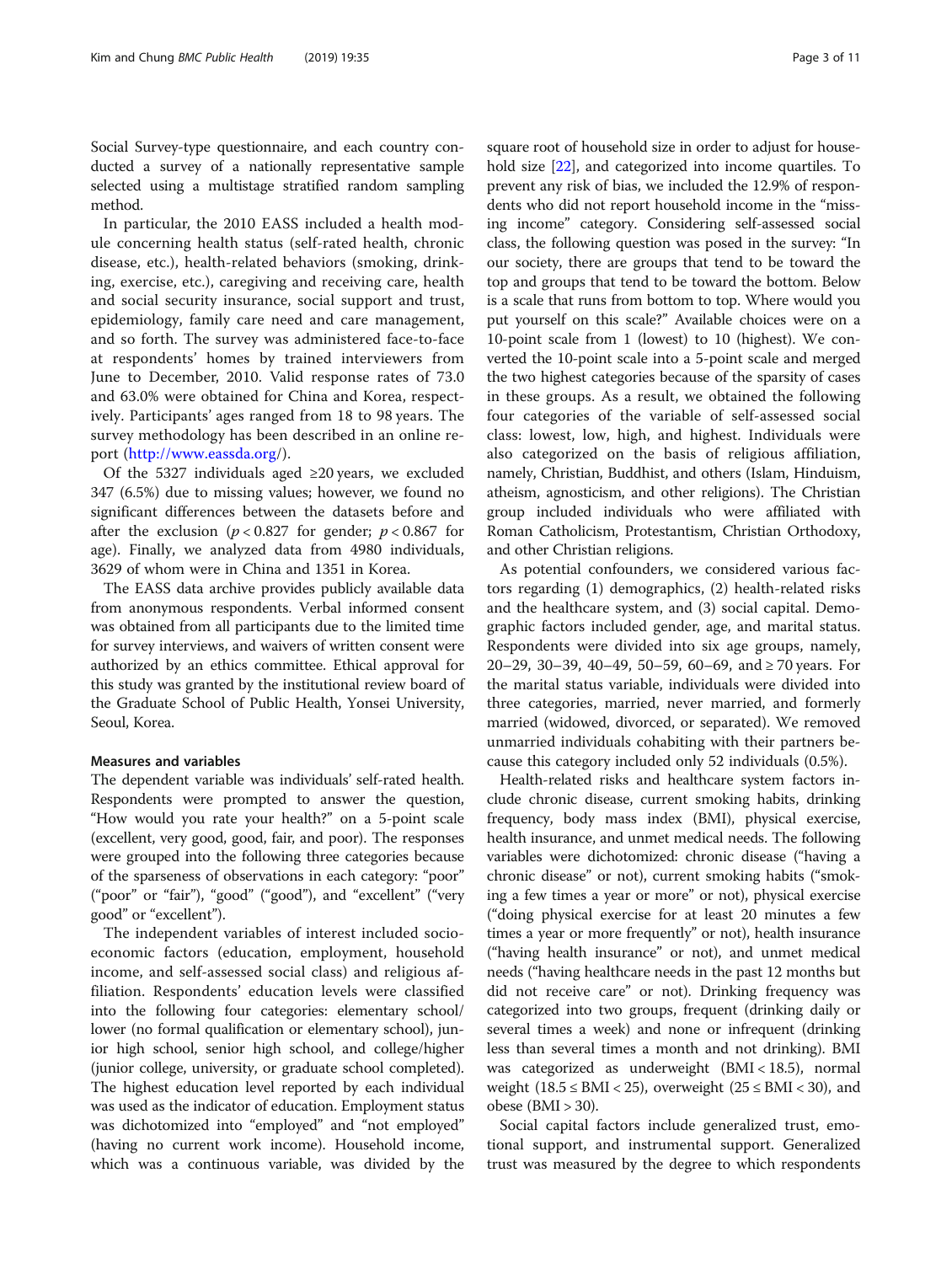agreed with the statement, "Generally, you can trust other people." The response options were as follows: "highly trust," "trust," "do not trust," and "do not trust at all." This category was dichotomized, with the first two alternatives combined as "highly trust" and the latter two as indicating low trust. Emotional support was assessed with the question, "During the past 12 months, did people listen to your personal problems or concerns when you needed it?" The answers were grouped into three, namely, "yes," "no," and "do not have such needs." Instrumental support was assessed with the question, "During the past 12 months, did people take care of your household chores (housework, childcare, and nursing care) when you needed it?" The answers were grouped into three, namely, "yes," "no," and "do not have such needs."

## Analytic procedures

A three-step analysis was performed. First, the demographic factors of Chinese and Korean respondents were compared using  $\chi^2$  tests. Second, differences in the proportion of individuals reporting excellent, good, or poor self-rated health were examined for each socioeconomic and religious factor for each country using  $\chi^2$ tests. Third, multinomial logistic regression analysis, given the three categories of self-rated health, was used to assess the associations of socioeconomic and religious factors with self-rated health both without and with a full set of studied potential confounders within and between China and Korea.

While the ordinal nature of self-rated health would suggest using ordinal regression, multinomial logistic regression was appropriate in view of the violation of the proportional odds assumptions of ordinal regression. In this study, multinomial logistic regression was used to predict the risks of reporting either poor health or good health versus excellent health (reference). The adjusted odds ratios with 95% confidence intervals (OR, 95% CI) indicated the associations of the independent variables with good health versus excellent health (Table [3](#page-6-0)) or with poor health versus excellent health (Table [4](#page-7-0)).

The regression models were run for each country separately to explore possible national differences in the effects of socioeconomic and religious factors on health. Variance inflation factors (VIFs) for the independent variables were also within acceptable limits (VIF  $<$  3.4), indicating no serious problems of collinearity. All data analyses were performed using SAS, version 9.2 (SAS Institute Inc., Cary, NC, USA).

## Results

Table [1](#page-4-0) shows the distribution of each variable in China and Korea. China shows a higher proportion of individuals who reported excellent health than did Korea

(57.4% versus 52.0%). The remaining factors for which China showed a higher proportion than Korea are as follows: elementary school education or lower; junior high school education; lowest social class; lower social class; other religions (Islam, Hinduism, atheism, agnosticism, and other religions); the ages of 40–49, 50–59, and 60–69 years; married; having a chronic disease; current smoker; being underweight; being obese; engaging in physical exercise; having no health insurance; having an unmet medical care need; having high generalized trust; having emotional support; and having instrumental support.

Table [2](#page-5-0) reports on rates of self-rated health by each socioeconomic and religious factor in each country. The unadjusted association of each socioeconomic variable, excluding religion, with self-rated health was significant in both China and Korea. There is a steep education gradient in health. The data show that 31.4 and 59.7% of persons with elementary school education or lower in China and Korea reported poor health, compared to just 4.2 and 11.0% of their counterparts with college education or higher. Those who were not employed were more likely to report poor health in both countries. Moreover, those belonging to the lowest income quartile and those categorized as the lowest social class were much more likely to report poor health in both countries. Religion was associated with self-rated health, but only in Korea; Christians had better health than those whose self-reported religion was Buddhist or "others." In addition, the rate of self-rated health varied between China and Korea in terms of socioeconomic factors, except for household income ( $p = 0.375$ ).

Table [3](#page-6-0) shows the odds ratios from the multinomial logistic regression predicting good health versus excellent health in both China and Korea. Table [4](#page-7-0) shows the odds ratio for reporting poor health versus excellent health. To detect a change in the significance of socioeconomic and religious variables, the following two models were constructed: Model 1, with only socioeconomic and religious factors; and Model 2, with adjustments for the full set of studied potential confounders.

Additional file [1:](#page-9-0) Table S1 shows the odds ratios of good self-rated health by socioeconomic, demographic, risk/health care, and social capital factors within China and Korea (base outcome is excellent self-rated health). Additional file [1](#page-9-0): Table S2 shows the odds ratio of poor self-rated health by socioeconomic, demographic, risk/ health care, social capital factors within China and Korea (base outcome is excellent self-rated health).

Even after adjustment, a higher level of education significantly decreased the likelihood of reporting poor health versus excellent health in both countries. In particular, there was a steeper education gradient in health in Korea. The odds ratio for poor health was 0.28 (95% CI, 0.14–0.59) for Koreans with a college education or higher and 0.49 (95% CI, 0.25–0.96) for those with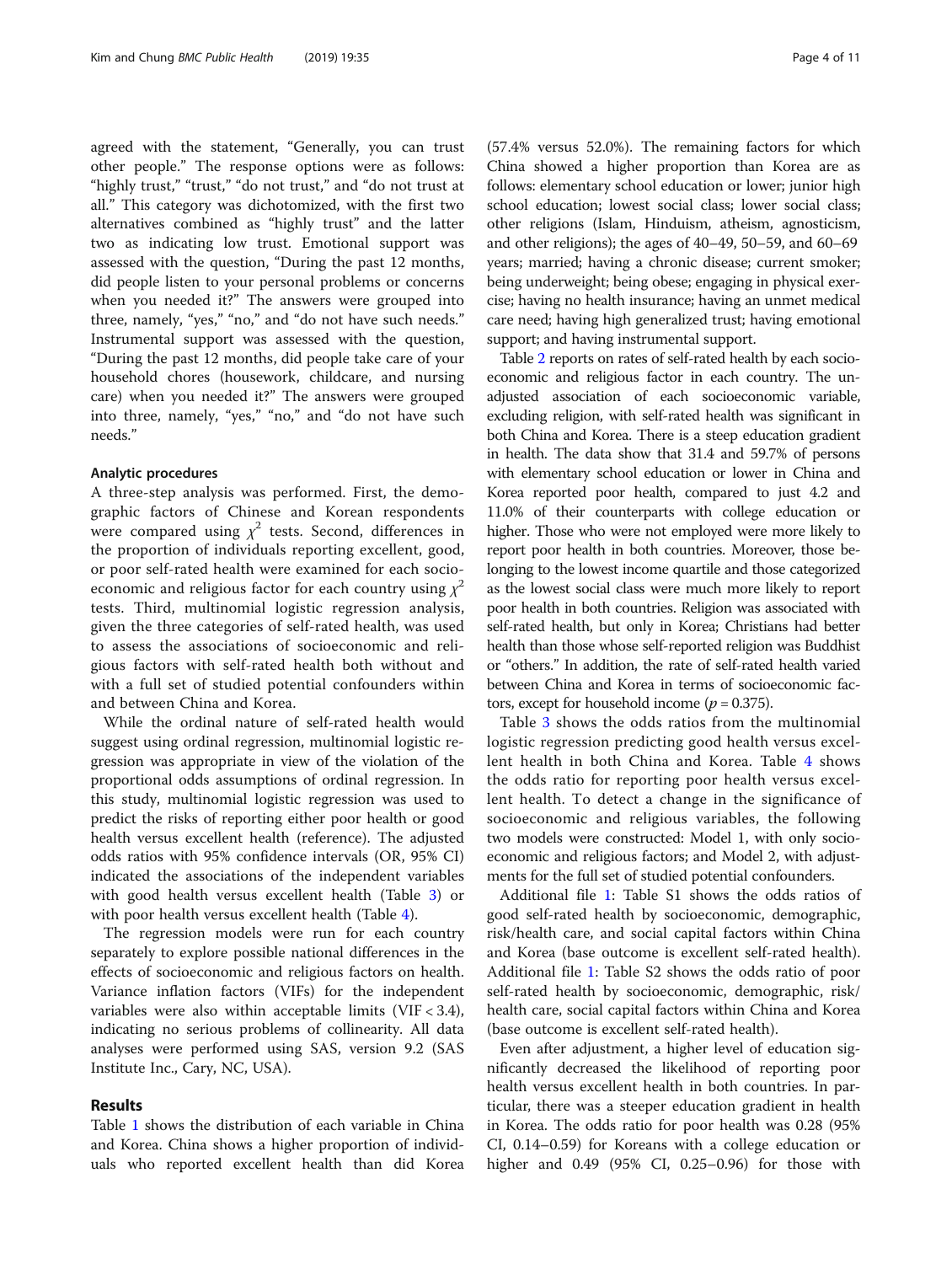<span id="page-4-0"></span>Kim and Chung BMC Public Health (2019) 19:35

China and Korea

Table 1 Percentage distribution of variables in the study in

| Page 5 of 11 |  |  |
|--------------|--|--|
|              |  |  |

| Variable                      | China | Korea | p-value |
|-------------------------------|-------|-------|---------|
| Self-rated health             |       |       | **      |
| Poor                          | 18.6  | 22.3  |         |
| Good                          | 24.0  | 25.7  |         |
| Excellent                     | 57.4  | 52.0  |         |
| Education                     |       |       | ***     |
| Elementary school/lower       | 37.2  | 13.0  |         |
| Junior high school            | 30.5  | 9.2   |         |
| Senior high school            | 17.1  | 30.1  |         |
| College/higher                | 15.2  | 47.7  |         |
| Employment                    |       |       |         |
| Not employed <sup>a</sup>     | 34.9  | 37.3  |         |
| Employed                      | 65.1  | 62.7  |         |
| Household income              |       |       |         |
| Lowest quartile               | 21.8  | 21.6  |         |
| 2nd lowest quartile           | 21.3  | 21.9  |         |
| 2nd highest quartile          | 22.1  | 22.5  |         |
| Highest quartile              | 21.9  | 23.3  |         |
| Missing                       | 12.9  | 10.7  |         |
| Self-assessed social class    |       |       | ***     |
| Lowest                        | 19.5  | 10.8  |         |
| Low                           | 34.7  | 31.4  |         |
| High                          | 40.7  | 45.4  |         |
| Highest                       | 5.1   | 12.4  |         |
| Religion                      |       |       | ***     |
| Christian                     | 2.3   | 31.8  |         |
| <b>Buddhist</b>               | 4.3   | 24.3  |         |
| Othersb                       | 93.4  | 43.9  |         |
| sex                           |       |       |         |
| Female                        | 51.6  | 52.2  |         |
| Male                          | 48.4  | 47.8  |         |
| Age (years)                   |       |       | ***     |
| 20–29                         | 12.9  | 16.3  |         |
| $30 - 39$                     | 19.3  | 25.1  |         |
| $40 - 49$                     | 24.8  | 24    |         |
| $50 - 59$                     | 19.9  | 15.5  |         |
| $60 - 69$                     | 13.4  | 10.6  |         |
| $\geq 70$                     | 9.7   | 8.5   |         |
| Marital status                |       |       | ***     |
| Never married                 | 8.2   | 21.4  |         |
| Formerly married <sup>c</sup> | 10.2  | 11.4  |         |
| Married                       | 81.6  | 67.2  |         |
| Chronic disease               |       |       | **      |
| Yes                           | 34.6  | 29.8  |         |
|                               |       |       |         |

| <b>Table 1</b> Percentage distribution of variables in the study in |  |  |  |
|---------------------------------------------------------------------|--|--|--|
| China and Korea (Continued)                                         |  |  |  |

| Variable                        | China | Korea | p-value |
|---------------------------------|-------|-------|---------|
| No                              | 65.4  | 70.2  |         |
| Current smoking                 |       |       | ¥       |
| Yes                             | 31.1  | 27.5  |         |
| No                              | 68.9  | 72.5  |         |
| Drinking frequency <sup>d</sup> |       |       | ***     |
| Frequent                        | 17.3  | 30.4  |         |
| None or infrequent              | 82.7  | 69.6  |         |
| Body mass index <sup>e</sup>    |       |       | $***$   |
| Underweight                     | 11.0  | 6.8   |         |
| Nomal weight                    | 67.7  | 70.2  |         |
| Overweight                      | 18.8  | 20.8  |         |
| Obese                           | 2.5   | 2.2   |         |
| Physical exercise               |       |       | ***     |
| Yes                             | 46.7  | 73.5  |         |
| <b>No</b>                       | 53.3  | 26.5  |         |
| Health insurance                |       |       | $***$   |
| Yes                             | 88.8  | 100.0 |         |
| No                              | 11.2  | 0.0   |         |
| Unmet medical need              |       |       | ***     |
| Yes                             | 40.4  | 19.8  |         |
| No                              | 59.6  | 80.2  |         |
| Generalized trust               |       |       | $***$   |
| Low                             | 32.3  | 56.5  |         |
| High                            | 67.7  | 43.5  |         |
| Emotional support               |       |       | $***$   |
| Yes                             | 73.9  | 53.6  |         |
| No                              | 11.2  | 12.9  |         |
| Do not have such needs          | 14.9  | 33.5  |         |
| Instrumental support            |       |       | $***$   |
| Yes                             | 69.8  | 35.2  |         |
| No                              | 11.7  | 29    |         |
| Do not have such needs          | 18.5  | 35.8  |         |
| N                               | 3629  | 1351  |         |

Note:  $\frac{1}{p}$  < 0.10;  $\frac{*p}{p}$  < 0.05;  $\frac{**p}{p}$  < 0.01;  $\frac{***p}{p}$  < 0.001

P-values are based on Chi-squared test statistic

a'Not employed' includes the unemployed, the retired, the permanently disabled out of labour force, students and housewives

<sup>b</sup>'Formerly married' includes widowed, divorced and separated

<sup>b</sup>'Formerly married' includes widowed, divorced and separated<br><sup>c</sup>'Frequent' drinking includes daily or drinking several times a week. 'None or infrequent' drinking includes drinking less than several times a month and nondrinking

senior high school education, in comparison to their counterparts with elementary school education or lower (Model 2, Table [4](#page-7-0)). However, education level showed no significant association with good health versus excellent health in either China or Korea (Model 2, Table [3](#page-6-0)).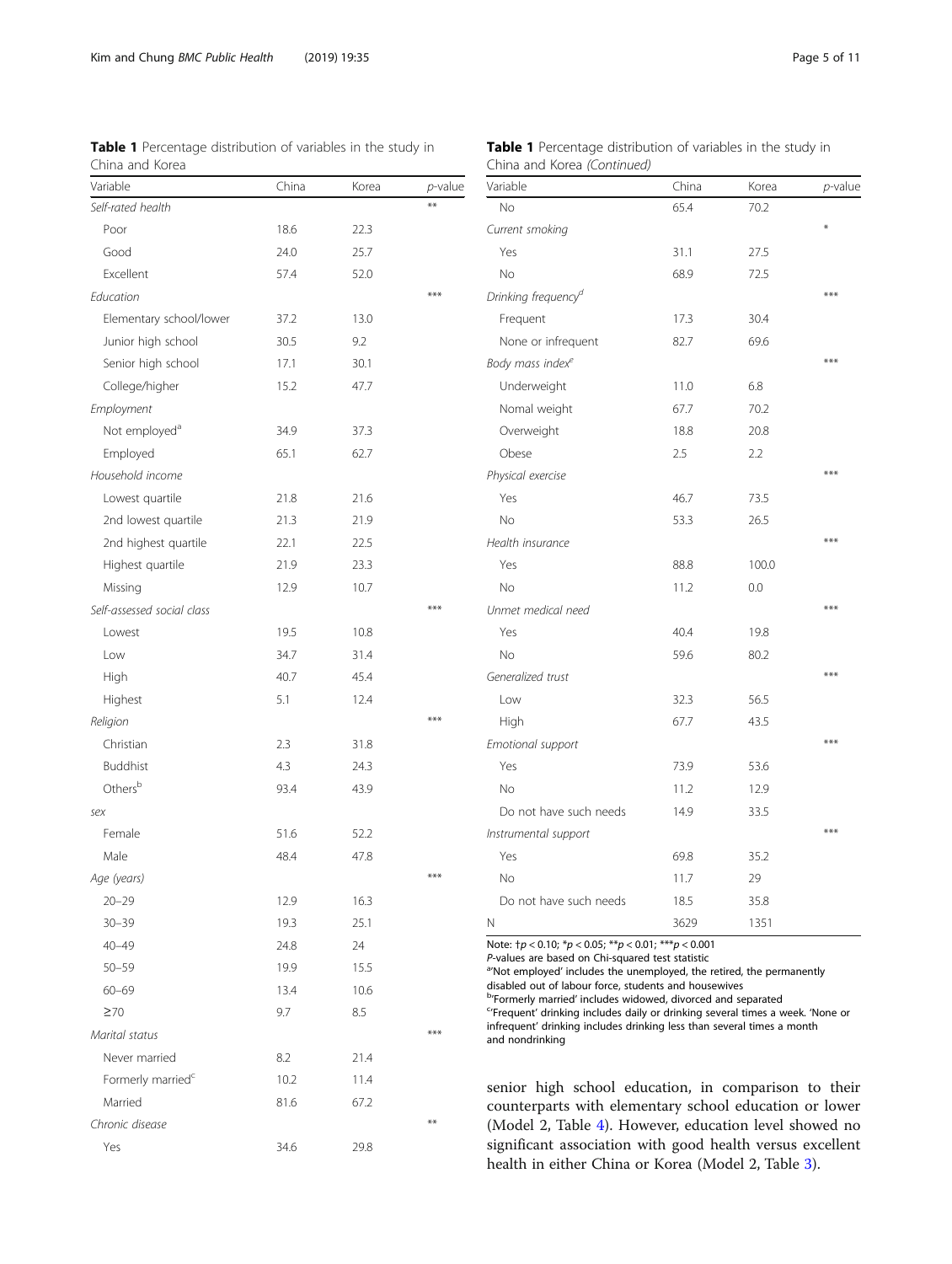| Variable                   | China |      |      |            | Korea |      |      |            |  |
|----------------------------|-------|------|------|------------|-------|------|------|------------|--|
|                            | Poor  | Good | Exc  | $P$ -value | Poor  | Good | Exc  | $P$ -value |  |
| Education                  |       |      |      | $***$      |       |      |      | ***        |  |
| Elementary school/lower    | 31.4  | 23.9 | 44.7 |            | 59.7  | 21.0 | 19.3 |            |  |
| Junior high school         | 13.6  | 25.2 | 61.2 |            | 30.6  | 33.9 | 35.5 |            |  |
| Senior high school         | 12.4  | 23.1 | 64.5 |            | 21.4  | 28.8 | 49.8 |            |  |
| College/higher             | 4.2   | 22.6 | 73.2 |            | 11.0  | 23.4 | 65.6 |            |  |
| Employment                 |       |      |      | $***$      |       |      |      | ***        |  |
| Not employed <sup>a</sup>  | 26.2  | 29.2 | 44.6 |            | 32.5  | 25.8 | 41.7 |            |  |
| Employed                   | 14.5  | 21.2 | 64.3 |            | 16.2  | 25.6 | 58.2 |            |  |
| Household income           |       |      |      | $***$      |       |      |      | ***        |  |
| Lowest quartile            | 33.0  | 23.5 | 43.5 |            | 43.8  | 26.7 | 29.5 |            |  |
| 2nd lowest quartile        | 20.6  | 22.9 | 56.5 |            | 17.6  | 27.8 | 54.6 |            |  |
| 2nd highest quartile       | 14.1  | 21.7 | 64.2 |            | 14.5  | 28.6 | 56.9 |            |  |
| Highest quartile           | 9.6   | 24.8 | 65.6 |            | 13.7  | 20.0 | 66.3 |            |  |
| Missing                    | 13.7  | 29.1 | 57.2 |            | 23.5  | 25.5 | 51.0 |            |  |
| Self-assessed social class |       |      |      | $***$      |       |      |      | ***        |  |
| Lowest                     | 31.7  | 27.6 | 40.7 |            | 39.0  | 29.5 | 31.5 |            |  |
| Low                        | 18.1  | 25.1 | 56.8 |            | 21.9  | 29.7 | 48.4 |            |  |
| High                       | 13.0  | 22.0 | 65.0 |            | 18.9  | 23.5 | 57.6 |            |  |
| Highest                    | 15.7  | 18.4 | 65.9 |            | 20.8  | 20.3 | 58.9 |            |  |
| Religion                   |       |      |      |            |       |      |      | ***        |  |
| Christian                  | 24.7  | 24.7 | 50.6 |            | 20.7  | 20.5 | 58.8 |            |  |
| Buddhist                   | 19.4  | 27.7 | 52.9 |            | 31.1  | 27.4 | 41.5 |            |  |
| Other                      | 18.4  | 23.8 | 57.8 |            | 18.6  | 28.5 | 52.9 |            |  |
| $\mathbb N$                | 3629  |      |      |            | 1351  |      |      |            |  |

<span id="page-5-0"></span>Table 2 Percentage of poor, good, and excellent self-rated health by socioeconomic and religious factors in China and Korea

Note:  $* p < 0.05$ ,  $** p < 0.01$ ,  $** p < 0.001$ 

P-values are based on Chi-squared test statistic

<sup>a</sup>'Not employed' includes the unemployed, the retired, the permanently disabled out of labour force, students and housewives by the permanent of the students and housewives

b'Others' includes Islam, Hinduism, atheism, agnosticism, and other religions

Only in China were employed persons much less likely than their unemployed counterparts to report either poor health or good health versus excellent health. For employed persons, the odds ratios for good and for poor health were 0.67 (95% CI, 0.55–0.82) and 0.58 (95% CI, 0.45–0.75), respectively (Model 2, Tables [3](#page-6-0) and [4\)](#page-7-0).

There was also a steep income gradient in health with respect to both 1) good health versus excellent health and 2) poor health versus excellent health in China, of which the latter was much clearer than the former. For Chinese subjects in the highest income quartile, the odds ratio for poor health was 0.49 (95% CI: 0.33–0.73) relative to their counterparts in the lowest income quartile. Meanwhile, in Korea this association between income and poor health was not significant after adjustments (Model 2, Table [4\)](#page-7-0).

In the fully adjusted models, the association of social class with either 1) good health versus excellent health or 2) poor health versus excellent health was significant

only in China, where a positive relationship was shown between social class and health. Compared to people in the lowest social class, the odds ratio for good health was 0.42 (95% CI: 0.27–0.67) and that for poor health was 0.47 (95% CI: 0.27–0.84) for people in the highest social class (Model 2, Tables [3](#page-6-0) and [4\)](#page-7-0).

The association between religion and health was significant only in Korea. For Buddhists, the odds ratio for good health was 1.72 (95% CI: 1.16–2.55), and 1.96 (95% CI: 1.23–3.13) for poor health (Model 2, Tables [3](#page-6-0) and [4](#page-7-0)), compared to Christians. In addition, for Koreans in the "other" religion category, the odds ratio for good health was 1.66 (95% CI: 1.19–2.32) compared to Christians (Model 2, Table [3\)](#page-6-0).

# **Discussion**

This study examined the association between socioeconomic and religious factors and self-rated health in China and Korea. We found that some socioeconomic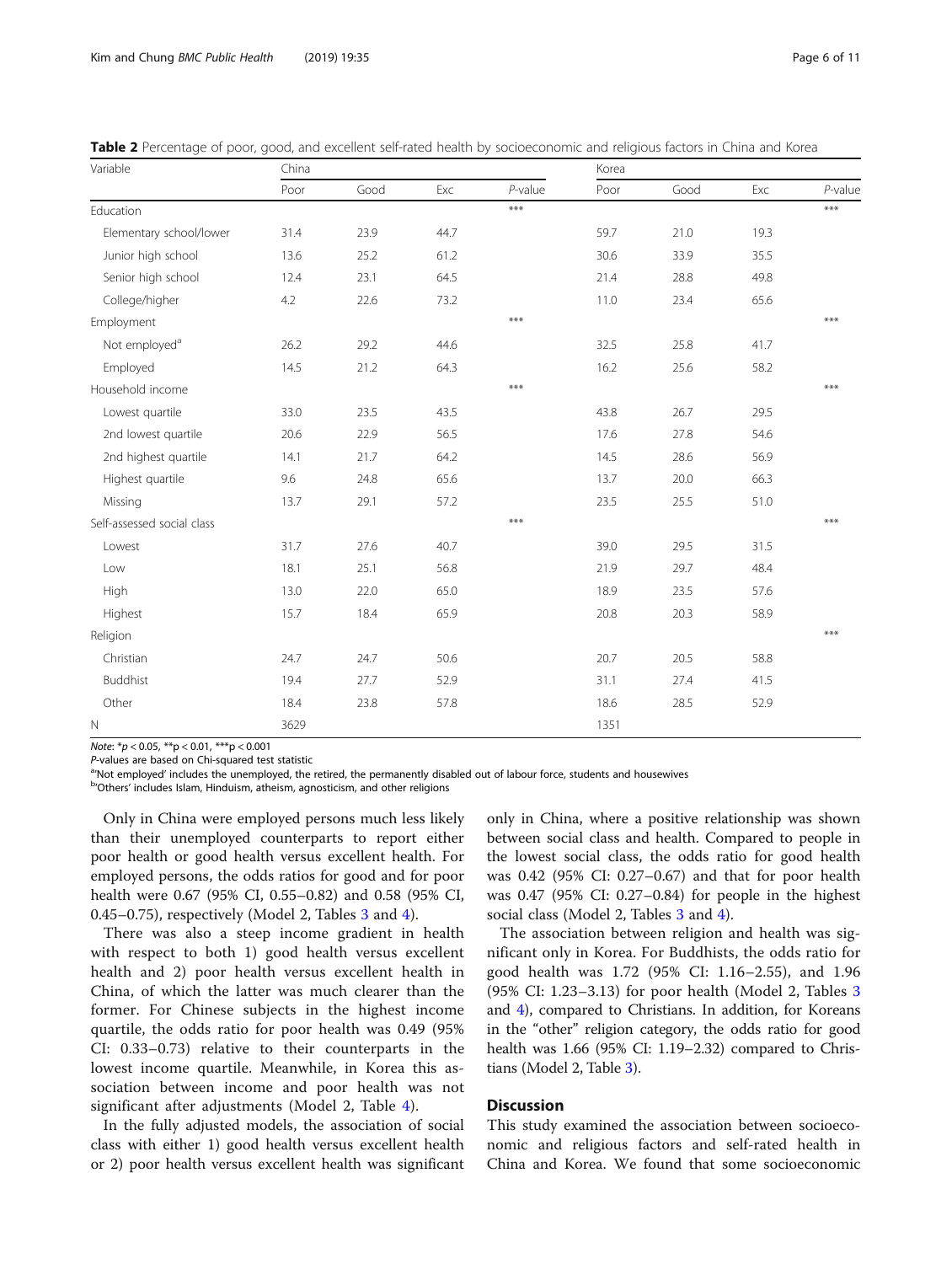| Variable                                | Model 1        |                 |                |                 | Model 2         |                 |                |                 |  |
|-----------------------------------------|----------------|-----------------|----------------|-----------------|-----------------|-----------------|----------------|-----------------|--|
|                                         | China          |                 |                | Korea           |                 | China           |                | Korea           |  |
|                                         | OR             | (95% CI)        | OR             | (95% CI)        | ${\sf OR}$      | (95% CI)        | OR             | (95% CI)        |  |
| Education                               |                |                 |                |                 |                 |                 |                |                 |  |
| Elementary school/lower (ref.)          | 1.00           |                 | 1.00           |                 | 1.00            |                 | 1.00           |                 |  |
| Junior high school                      | 0.82           | $(0.67 - 1.01)$ | 1.00           | $(0.53 - 1.90)$ | 1.05            | $(0.84 - 1.32)$ | 0.77           | $(0.38 - 1.56)$ |  |
| Senior high school                      | $0.70***$      | $(0.55 - 0.90)$ | 0.68           | $(0.39 - 1.17)$ | 0.99            | $(0.75 - 1.32)$ | 0.73           | $(0.38 - 1.40)$ |  |
| College/higher                          | $0.67**$       | $(0.51 - 0.88)$ | $0.48**$       | $(0.28 - 0.83)$ | 1.22            | $(0.88 - 1.68)$ | 0.62           | $(0.31 - 1.21)$ |  |
| Employment                              |                |                 |                |                 |                 |                 |                |                 |  |
| Not employed <sup>a</sup> (ref.)        | 1.00           |                 | 1.00           |                 | 1.00            |                 | 1.00           |                 |  |
| Employed                                | $0.51***$      | $(0.43 - 0.60)$ | 0.81           | $(0.60 - 1.08)$ | $0.67***$       | $(0.55 - 0.82)$ | 0.75           | $(0.54 - 1.03)$ |  |
| Household income                        |                |                 |                |                 |                 |                 |                |                 |  |
| Lowest quartile (ref.)                  | 1.00           |                 | 1.00           |                 | 1.00            |                 | 1.00           |                 |  |
| 2nd lowest quartile                     | 0.84           | $(0.65 - 1.09)$ | 0.72           | $(0.46 - 1.10)$ | 0.87            | $(0.66 - 1.14)$ | 0.76           | $(0.48 - 1.21)$ |  |
| 2nd highest quartile                    | $0.77*$        | $(0.59 - 1.00)$ | 0.81           | $(0.52 - 1.27)$ | $0.73*$         | $(0.55 - 0.97)$ | 0.86           | $(0.54 - 1.37)$ |  |
| Highest quartile                        | 1.01           | $(0.76 - 1.32)$ | $0.58*$        | $(0.36 - 0.93)$ | 0.95            | $(0.71 - 1.28)$ | $0.59*$        | $(0.35 - 0.98)$ |  |
| Missing                                 | 1.12           | $(0.84 - 1.50)$ | 0.72           | $(0.43 - 1.22)$ | 1.28            | $(0.94 - 1.75)$ | 0.77           | $(0.44 - 1.33)$ |  |
| Self-assessed social class              |                |                 |                |                 |                 |                 |                |                 |  |
| Lowest (ref.)                           | 1.00           |                 | 1.00           |                 | 1.00            |                 | 1.00           |                 |  |
| Low                                     | $0.69**$       | $(0.54 - 0.86)$ | 0.84           | $(0.52 - 1.37)$ | $0.70**$        | $(0.55 - 0.90)$ | 0.97           | $(0.57 - 1.63)$ |  |
| High                                    | $0.52***$      | $(0.41 - 0.66)$ | $0.61*$        | $(0.38 - 0.99)$ | $0.55***$       | $(0.43 - 0.70)$ | 0.75           | $(0.45 - 1.26)$ |  |
| Highest                                 | $0.42***$      | $(0.27 - 0.65)$ | 0.57           | $(0.31 - 1.04)$ | $0.42***$       | $(0.27 - 0.67)$ | 0.66           | $(0.35 - 1.25)$ |  |
| Religion                                |                |                 |                |                 |                 |                 |                |                 |  |
| Christian (ref.)                        | 1.00           |                 | 1.00           |                 | 1.00            |                 | 1.00           |                 |  |
| <b>Buddhist</b>                         | 1.13           | $(0.59 - 2.17)$ | $1.71***$      | $(1.18 - 2.47)$ | 1.34            | $(0.67 - 2.69)$ | $1.72***$      | $(1.16 - 2.55)$ |  |
| Othersb                                 | 0.92           | $(0.54 - 1.59)$ | $1.57***$      | $(1.15 - 2.15)$ | 1.07            | $(0.60 - 1.90)$ | $1.66***$      | $(1.19 - 2.32)$ |  |
| $\mathbb N$                             | 3629           |                 | 1351           |                 | 3629            |                 | 1351           |                 |  |
| Likelihood $\chi^2$ (degree of freedom) | 560.55 (26)*** |                 | 280.63 (26)*** |                 | 1585.10 (70)*** |                 | 614.46 (68)*** |                 |  |
| -2 Log likelihood                       | 6560.850       |                 | 2485.06        |                 | 5480.30         |                 | 2151.24        |                 |  |

<span id="page-6-0"></span>Table 3 Unadjusted and adjusted associations of socioeconomic and religious factors with good self-rated health in China and Korea (base outcome is excellent self-rated health): Results of multinomial logistic regression analyses

Note: OR odds ratio, CI confidence interval;  $*p < 0.05$ ,  $**p < 0.01$ ,  $***p < 0.001$ 

Model 2: adjusted for demographic, health-related risks/health care system, and social capital characteristics

<sup>a</sup> Not employed' includes the unemployed, the retired, the permanently disabled out of labour force, students and housewives by the permanent of the unit of the students and housewives

<sup>b</sup>'Others' includes Islam, Hinduism, atheism, agnosticism, and other religions

and religious factors matter more in one country than the other. Employment, income, and social class seem to have generally stronger effects on health in China, while education and religion tend to have larger effects on health in Korea. Using multinomial logistic regression, we found that the findings are more pronounced with respect to poor health versus excellent health than for good health versus excellent health, as shown by the fact that the odds ratios reported in Table [4](#page-7-0) tend to have greater statistical significance than do those in Table 3.

Our results reveal that in both China and Korea, education has a significant association with the odds of poor health versus excellent health, rather than with the odds of good health versus excellent health; these are consistent

with the results of prior research indicating that education is strongly associated with health [\[23](#page-10-0)–[25\]](#page-10-0). However, this education gradient in health was steeper in Korea. Considering that higher levels of education may confer knowledge and cognitive assets that are health protective [[1](#page-9-0)], public policies to enhance education could provide the Korean people with greater health benefits.

In China, unlike Korea, employed persons were much less likely to report poor health than their unemployed counterparts, which is in line with the findings of earlier research  $[26-29]$  $[26-29]$  $[26-29]$  $[26-29]$  $[26-29]$ . The reason for this might be that employed persons were in the labor market because they were healthy  $[30]$  $[30]$  $[30]$ . However, this cannot explain the lack of evidence of an employment gradient in health in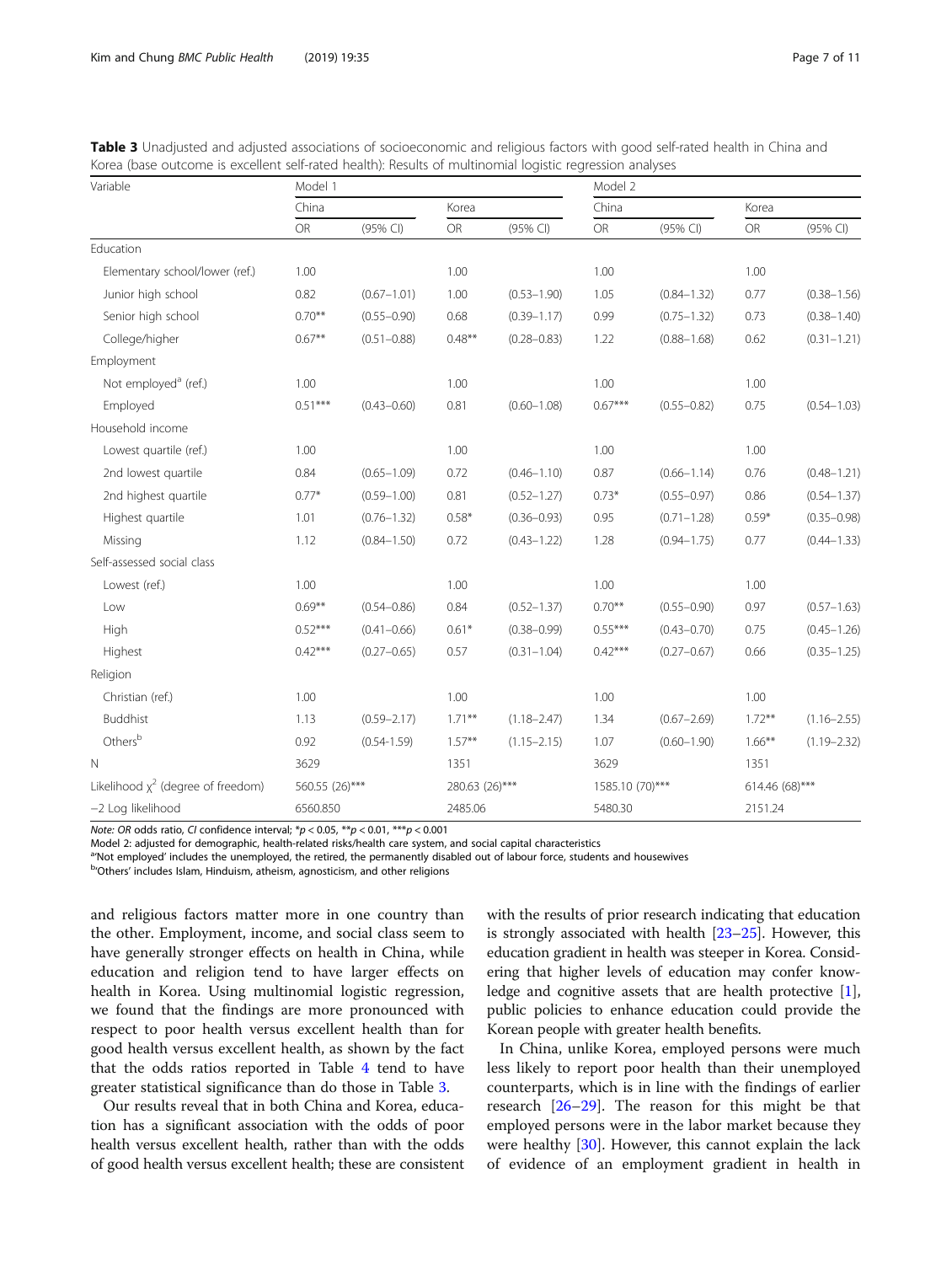| Variable                                | Model 1        |                 |                |                 | Model 2         |                 |                |                 |
|-----------------------------------------|----------------|-----------------|----------------|-----------------|-----------------|-----------------|----------------|-----------------|
|                                         | China          |                 | Korea          |                 | China           |                 | Korea          |                 |
|                                         | <b>OR</b>      | (95% CI)        | $\mathsf{OR}$  | (95% CI)        | OR              | (95% CI)        | ${\sf OR}$     | (95% CI)        |
| Education                               |                |                 |                |                 |                 |                 |                |                 |
| Elementary school/lower (ref.)          | 1.00           |                 | 1.00           |                 | 1.00            |                 | 1.00           |                 |
| Junior high school                      | $0.38***$      | $(0.30 - 0.47)$ | $0.36***$      | $(0.20 - 0.66)$ | $0.64***$       | $(0.48 - 0.85)$ | $0.42*$        | $(0.20 - 0.89)$ |
| Senior high school                      | $0.36***$      | $(0.27 - 0.48)$ | $0.23***$      | $(0.14 - 0.38)$ | 0.72            | $(0.50 - 1.03)$ | $0.49*$        | $(0.25 - 0.96)$ |
| College/higher                          | $0.15***$      | $(0.09 - 0.23)$ | $0.10***$      | $(0.06 - 0.17)$ | $0.49**$        | $(0.28 - 0.84)$ | $0.28***$      | $(0.14 - 0.59)$ |
| Employment                              |                |                 |                |                 |                 |                 |                |                 |
| Not employed <sup>a</sup> (ref.)        | 1.00           |                 | 1.00           |                 | 1.00            |                 | 1.00           |                 |
| Employed                                | $0.37***$      | $(0.31 - 0.45)$ | $0.54***$      | $(0.39 - 0.75)$ | $0.58***$       | $(0.45 - 0.75)$ | 0.68           | $(0.45 - 1.01)$ |
| Household income                        |                |                 |                |                 |                 |                 |                |                 |
| Lowest quartile (ref.)                  | 1.00           |                 | 1.00           |                 | 1.00            |                 | 1.00           |                 |
| 2nd lowest quartile                     | $0.65***$      | $(0.50 - 0.84)$ | $0.45***$      | $(0.28 - 0.72)$ | $0.70*$         | $(0.51 - 0.96)$ | 0.70           | $(0.40 - 1.23)$ |
| 2nd highest quartile                    | $0.48***$      | $(0.36 - 0.64)$ | $0.48***$      | $(0.29 - 0.79)$ | $0.47***$       | $(0.33 - 0.66)$ | 0.76           | $(0.42 - 1.38)$ |
| Highest quartile                        | $0.47***$      | $(0.34 - 0.66)$ | $0.52*$        | $(0.31 - 0.88)$ | $0.49***$       | $(0.33 - 0.73)$ | 0.78           | $(0.42 - 1.46)$ |
| Missing                                 | $0.48***$      | $(0.34 - 0.68)$ | $0.54*$        | $(0.31 - 0.94)$ | $0.63*$         | $(0.42 - 0.95)$ | 0.72           | $(0.38 - 1.38)$ |
| Self-assessed social class              |                |                 |                |                 |                 |                 |                |                 |
| Lowest (ref.)                           | 1.00           |                 | 1.00           |                 | 1.00            |                 | 1.00           |                 |
| Low                                     | $0.50***$      | $(0.39 - 0.64)$ | 0.72           | $(0.43 - 1.21)$ | $0.54***$       | $(0.40 - 0.72)$ | 1.11           | $(0.61 - 2.05)$ |
| High                                    | $0.37***$      | $(0.28 - 0.47)$ | $0.60*$        | $(0.36 - 0.99)$ | $0.42***$       | $(0.31 - 0.58)$ | 0.84           | $(0.46 - 1.53)$ |
| Highest                                 | $0.46**$       | $(0.28 - 0.74)$ | 0.78           | $(0.42 - 1.47)$ | $0.47*$         | $(0.27 - 0.84)$ | 1.09           | $(0.52 - 2.28)$ |
| Religion                                |                |                 |                |                 |                 |                 |                |                 |
| Christian (ref.)                        | 1.00           |                 | 1.00           |                 | 1.00            |                 | 1.00           |                 |
| Buddhist                                | 0.96           | $(0.46 - 1.98)$ | $1.72**$       | $(1.16 - 2.55)$ | 1.37            | $(0.58 - 3.23)$ | $1.96***$      | $(1.23 - 3.13)$ |
| Others <sup>b</sup>                     | 0.89           | $(0.50 - 1.58)$ | 1.08           | $(0.75 - 1.55)$ | 1.26            | $(0.64 - 2.49)$ | 1.34           | $(0.88 - 2.06)$ |
| $\mathsf{N}$                            | 3629           |                 | 1351           |                 | 3629            |                 | 1351           |                 |
| Likelihood $\chi^2$ (degree of freedom) | 560.55 (26)*** |                 | 280.63 (26)*** |                 | 1585.10 (70)*** |                 | 614.46 (68)*** |                 |
| -2 Log likelihood                       | 6560.850       |                 | 2485.06        |                 | 5480.30         |                 | 2151.24        |                 |

<span id="page-7-0"></span>Table 4 Unadjusted and adjusted associations of socioeconomic and religious factors with poor self-rated health in China and Korea (base outcome is excellent self-rated health): Results of multinomial logistic regression analyses

Note: OR odds ratio, CI confidence interval,  $p < 0.05$ ,  $p < 0.01$ ,  $p > 0.001$ 

Model 2: adjusted for demographic, health-related risks/health care system, and social capital characteristics

<sup>a</sup> Not employed' includes the unemployed, the retired, the permanently disabled out of labour force, students and housewives by the permanent of the unit of the students and housewives

<sup>b</sup>'Others' includes Islam, Hinduism, atheism, agnosticism, and other religions

Korea. Another reason might pertain to differences in the accessibility of health determinants according to employment status in China. While Korea has implemented a universal public health insurance system providing all basic benefits that covers the whole population, China does not have a universal health insurance system, so that even insured people have different degrees of coverage depending on employment status and job characteristics [\[31,](#page-10-0) [32\]](#page-10-0).

Meanwhile, we observed a steeper income gradient in health in China, suggesting the health impact of serious income inequalities in that country, which are currently viewed as a major problem in Chinese society. According to 2010 data, China's Gini coefficient (0.481) places it among the countries with the highest levels of inequality in the world, not only higher than those of developed western countries but also higher than the Asian average (0.351) [\[33](#page-10-0)]. We may thus assume that although the healthcare system has been reformed, it is still difficult for people in low-income groups to access much-needed healthcare services [\[34](#page-10-0)]. People in the high-income bracket not only have a greater chance of accessing health care [\[35\]](#page-10-0), but can also afford costly commercial insurance. In addition, income may also represent purchasing power or access to tangible resources (e.g., better housing, working conditions, food and health care, and increased social support and community cohesion) at both the individual and community level, with concomitant implications for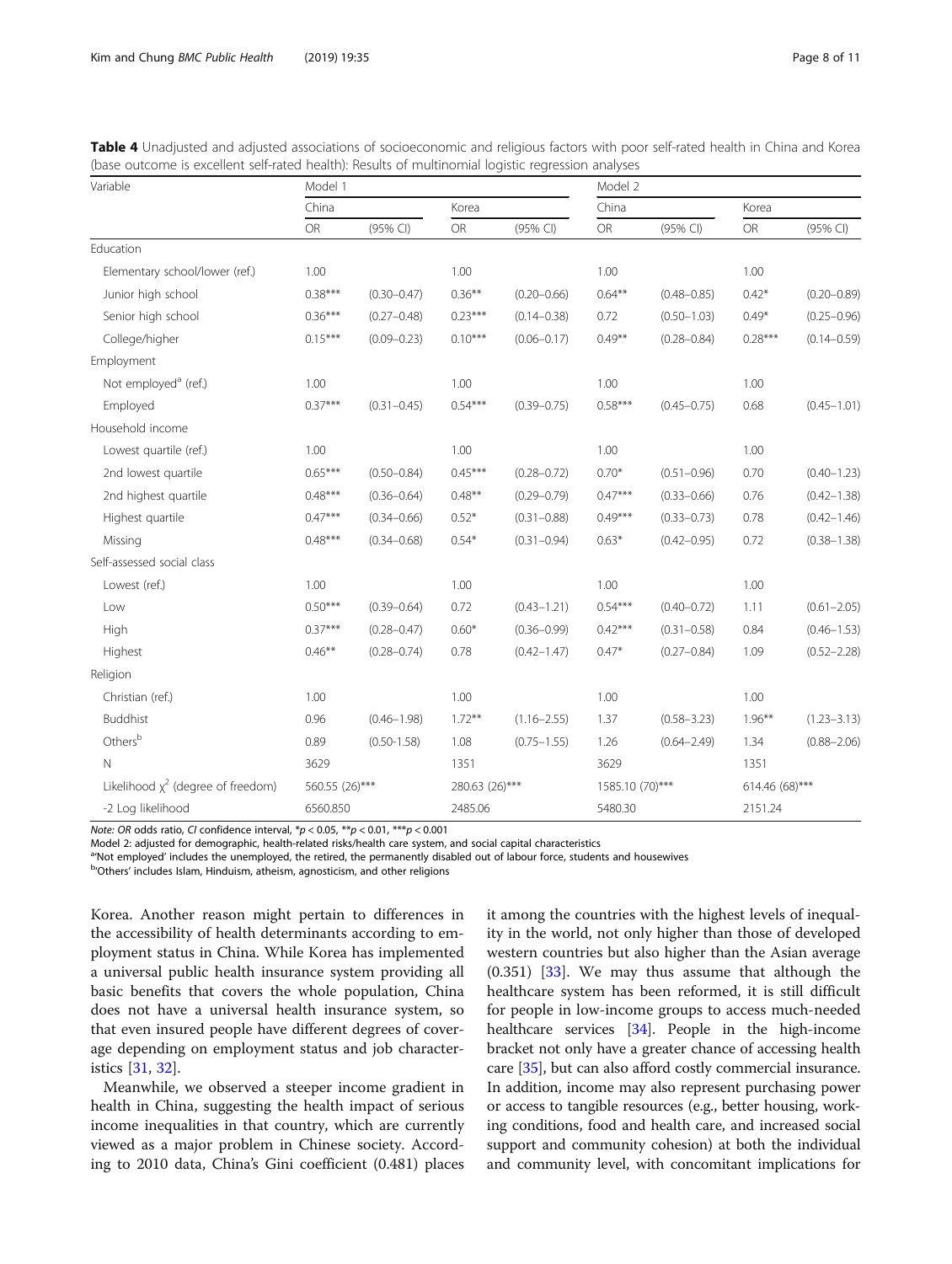health status [[1\]](#page-9-0). Therefore, it seems that healthcare policy reform in China is necessary so as to reduce health inequalities resulting from income inequalities.

In the adjusted models, we found significant associations between social class and health in China but not in Korea. This finding is consistent with previous studies that have shown that self-rated health may be sensitive to social class differentials in some countries [[11](#page-9-0), [29](#page-10-0), [36](#page-10-0)–[38](#page-10-0)]. One possible explanation for this is a less equitable distribution of health-improving resources across social class in China than in Korea.

The association between religion and health was significant only in Korea, where Buddhists and people of other religions were more likely than Christians to report poor health. Many studies show that religion and spirituality are linked to health outcomes [\[15](#page-10-0)–[17](#page-10-0)]. However, within this body of literature, it is unclear why people experience specific health benefits from religion [\[15](#page-10-0), [39](#page-10-0)]. One possible explanation is that Christians disapprove more strongly of behavior that is potentially damaging to health [[16](#page-10-0)]. However, we found that the association between religion and health was not significant in China. It is plausible that Chinese religions such as Buddhism and Taoism, as foundations of traditional Chinese culture, differ from Western religions in their conceptualizations of a supernatural being and afterlife, rituals, and organization, as well as health-influencing lifestyles [\[18\]](#page-10-0). In a study on religion, superstition, and Chinese suicide attempters, Zhang and Xu found that suicide attempters with high religiosity had a higher degree of suicide intent than did those with low religiosity or no religion, unlike the findings of Western studies [[40](#page-10-0)]. They assumed that these findings might be due to Chinese religions and traditional cultural values. In Chinese religions there is no single god for people to worship, and these religions offer no social support system or coping mechanism as the majority of adherents do not meet regularly. Unlike the mainstream religions in the West, Chinese religions often seem to be associated with superstition, referred to as religious superstition (*zongjiao*) mixin). To some Chinese people, being religious is equivalent to being superstitious, and death is seen as a solution to all problems and the beginning of a new life. Therefore, it is possible that those prone to extreme actions or in difficult circumstances are likely to think about starting a new life by ending their present miserable one quickly [[40\]](#page-10-0). Meanwhile, our finding that religion is related to health in Korea and not in China may be due to a lack of statistical power. However, even in the additional analysis where we categorized religion into four groups (Christian, Buddhist, no religion, and others) and conducted multinomial logistic regression analyses, we found that the association between religion and health remained significant only in Korea (results can be provided on request).

To the best of our knowledge, the current study is the first to examine the associations of socioeconomic and religious factors with self-rated health in China and Korea using national data. The dataset permits direct cross-national comparisons through a coordinated research setting.

Our study had several clear limitations. First, objective health may be a better measure than self-rated health. Subjective reports of health status may be confounded by other variables, such as neuroticism or psychological distress, and may not correlate with the underlying pathology [[41](#page-10-0)]. In addition, there is some uncertainty about what is being measured when using self-rated health as a health outcome [[42](#page-10-0)]. However, measures of self-rated health have proven to be both reliable and valid health indicators across a wide range of age groups [[43](#page-10-0), [44](#page-10-0)] and predictors of objective health statuses [[42](#page-10-0)–[46\]](#page-10-0), showing them to be closely associated with physicians' diagnoses  $[47]$  $[47]$  and people's future healthcare use use  $[48]$  $[48]$ . Second, it is important to bear in mind that the use of crosssectional data precludes any definitive causal conclusions about the relationship between socioeconomic and religious factors with self-rated health. Third, the 2010 EASS had relatively low response rates. The response rates of 73.0% in China and 63.0% in Korea might have entailed non-response bias. We conducted an additional analysis comparing the distribution of individuals for each age category between the sample used in the present study and the sample of the national census for each country. According to these results, the difference in the proportion of individuals for each age category was less than 3 percentage points for each country, except for differences of 5.5 percentage points for individuals aged ≤29 in China and of 3.7 percentage points for individuals aged 30–39 in Korea (Additional file [1](#page-9-0): Table S3). Fourth, there is a possibility that we could not completely control for health care system factors using only the two variables of health insurance and unmet medical need. With respect to health insurance, we only examined whether the participant had health insurance. Korea has a universal system of health care, a single insurer (the National Health Insurance Service), while China does not. Therefore, we could not control for the type of insurance or coverage depth (the scope and percentage of expenses reimbursed) in China. Fifth, health ratings may be influenced by cultural factors. For example, as stated in the 2016 OECD Health Data, Korea scored among the lowest of the member countries, as only 32.5% of the Korean population gave a good evaluation of their health in the self-rated health survey. In contrast, 88.1% of Americans rated their health as good, the highest rate among OECD members [\[49\]](#page-10-0). As has been noted elsewhere, when evaluating their health, respondents tend to draw upon different health aspects, including both physical and psychological well-being, and health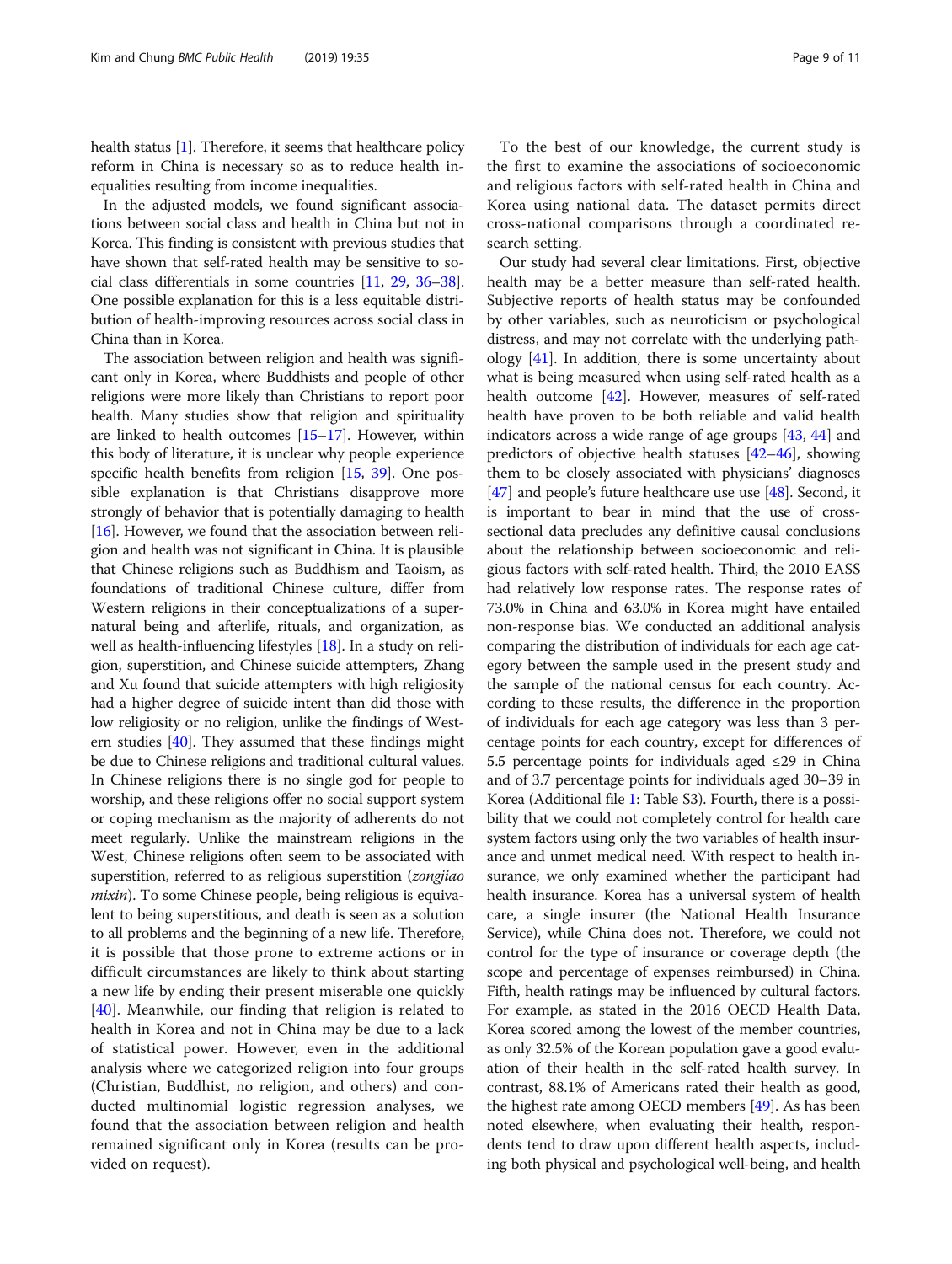<span id="page-9-0"></span>behaviors [\[50\]](#page-10-0). However, previous research has shown that East Asians share similar patterns of perception and expression of, and response to, health [[51](#page-10-0)]. Finally, we used only one variable pertaining to religion, religious affiliation. Because the EASS 2010 dataset does not provide additional information, we could not include other measures of religiosity such as the frequency of attendance at religious services, which has been used in previous studies [[15](#page-10-0), [16\]](#page-10-0). Further studies need to include such religious factors [[15](#page-10-0), [16\]](#page-10-0).

## Conclusions

The present study found that socioeconomic and religious factors were associated with self-rated health in China and Korea, but that the patterns of the association differed between the two countries. The differences in health seem to be associated with employment, household income, and social class in China, whereas education and religion seem to be good predictors of health differentials in Korea. These inter-country differences may reflect systemic and cultural differences between China and Korea that impact social and economic inequalities, ultimately leading to differences in health. This study illuminates differences in health determinants between the countries of interest and may inform future health improvement in either country. Ultimately, there is a need for more sophisticated, cross-national studies to be conducted in more countries and to better facilitate those in China and Korea.

## Additional file

[Additional file 1:](https://doi.org/10.1186/s12889-018-6380-y) Tables S1-S2. Odds ratios of good and poor selfrated health by socioeconomic, religious, demographic, risk/health care, and social capital factors within China and Korea (base outcome is excellent self-rated health); Table S3. Comparison of percentage distribution of individuals by age category between the study sample and the national census in China (2009) and Korea (2010). (DOCX 56 kb)

#### Abbreviations

BMI: Body mass index; EASS: East Asian Social Survey; VIF: Variance inflation factor

#### Acknowledgements

East Asian Social Survey (EASS) is based on Chinese General Social Survey (CGSS), Japanese General Social Surveys (JGSS), Korean General Social Survey (KGSS) and Taiwan Social Change Survey (TSCS), and distributed by the EASSDA.

#### Funding

Not applicable.

## Availability of data and materials

All data were publicly available on the website of the East Asian social Survey ([http://www.eassda.org/modules/doc/](http://www.eassda.org/modules/doc/index.php?doc=non_02&___M_ID=21) [index.php?doc=non\\_02&\\_\\_\\_M\\_ID=21](http://www.eassda.org/modules/doc/index.php?doc=non_02&___M_ID=21)).

## Authors' contributions

WC conceptualized, designed, and supervised the study. RK participated in the design of the study, performed the statistical analysis, and drafted the manuscript. Both authors read and approved the final manuscript.

## Ethics approval and consent to participate

The EASS data archive provides publicly available data from anonymous respondents. Verbal informed consent was obtained from all participants, due to the limited time for survey interviews, and waivers of written consent were authorized by an ethics committee. Ethical approval for this study was granted by the institutional review board of the Graduate School of Public Health, Yonsei University, Seoul, Korea (IRB No. 2014–225).

#### Consent for publication

Not applicable.

#### Competing interests

The authors declare that they have no competing interests.

## Publisher's Note

Springer Nature remains neutral with regard to jurisdictional claims in published maps and institutional affiliations.

#### Author details

<sup>1</sup> Labor Welfare Research Institute, Korea Workers' Compensation and Welfare Service, Seoul, South Korea. <sup>2</sup>Department of Health Policy and Management, Graduate School of Public Health, Yonsei University, 50 Yonsei-ro, Seoul, Seodaemun-gu 120-752, South Korea. <sup>3</sup>Institute of Health Services Research, Yonsei University, Seoul, South Korea.

## Received: 16 May 2018 Accepted: 28 December 2018 Published online: 08 January 2019

#### References

- 1. Lantz PM, Lynch JW, House JS, Lepkowski JM, Mero RP, Musick MA, Williams DR. Socioeconomic disparities in health change in a longitudinal study of US adults: the role of health-risk behaviors. Soc Sci Med. 2001;53(1):29–40.
- 2. Wen M, Gu D. The effects of childhood, adult, and community socioeconomic conditions on health and mortality among older adults in China. Demography. 2011;48(1):153–81.
- 3. Costa-Font J, Hernandez-Quevedo C. Measuring inequalities in health: what do we know? What do we need to know? Health Policy. 2012;106(2):195– 206.
- 4. Siddiqi A, Nguyen QC. A cross-national comparative perspective on racial inequities in health: the USA versus Canada. J Epidemiol Community Health. 2010;64(1):29–35.
- 5. Dubikaytis T, Harkanen T, Regushevskaya E, Hemminki E, Haavio-Mannila E, Laanpere M, Kuznetsova O, Koskinen S. Socioeconomic differences in selfrated health among women: a comparison of St. Petersburg to Estonia and Finland. Int J Equity Health. 2014;13(1):39.
- 6. Mackenbach JP, Stirbu I, Roskam AJ, Schaap MM, Menvielle G, Leinsalu M, Kunst AE. Socioeconomic inequalities in health in 22 European countries. N Engl J Med. 2008;358(23):2468–81.
- 7. von dem Knesebeck O, Luschen G, Cockerham WC, Siegrist J: Socioeconomic status and health among the aged in the United States and Germany: a comparative cross-sectional study. Soc Sci Med 2003, 57(9): 1643–1652.
- 8. von dem Knesebeck O, Geyer S. Emotional support, education and selfrated health in 22 European countries. BMC Public Health. 2007;7:272.
- Prus SG. Comparing social determinants of self-rated health across the United States and Canada. Soc Sci Med. 2011;73(1):50–9.
- 10. Freeman A, Tyrovolas S, Koyanagi A, Chatterji S, Leonardi M, Ayuso-Mateos JL, Tobiasz-Adamczyk B, Koskinen S, Rummel-Kluge C, Haro JM. The role of socio-economic status in depression: results from the COURAGE (aging survey in Europe). BMC Public Health. 2016;16(1):1098.
- 11. Hanibuchi T, Nakaya T, Murata C. Socio-economic status and self-rated health in East Asia: a comparison of China, Japan, South Korea and Taiwan. Eur J Pub Health. 2010.
- 12. Yamaoka K. Social capital and health and well-being in East Asia: a population-based study. Soc Sci Med. 2008;66(4):885–99.